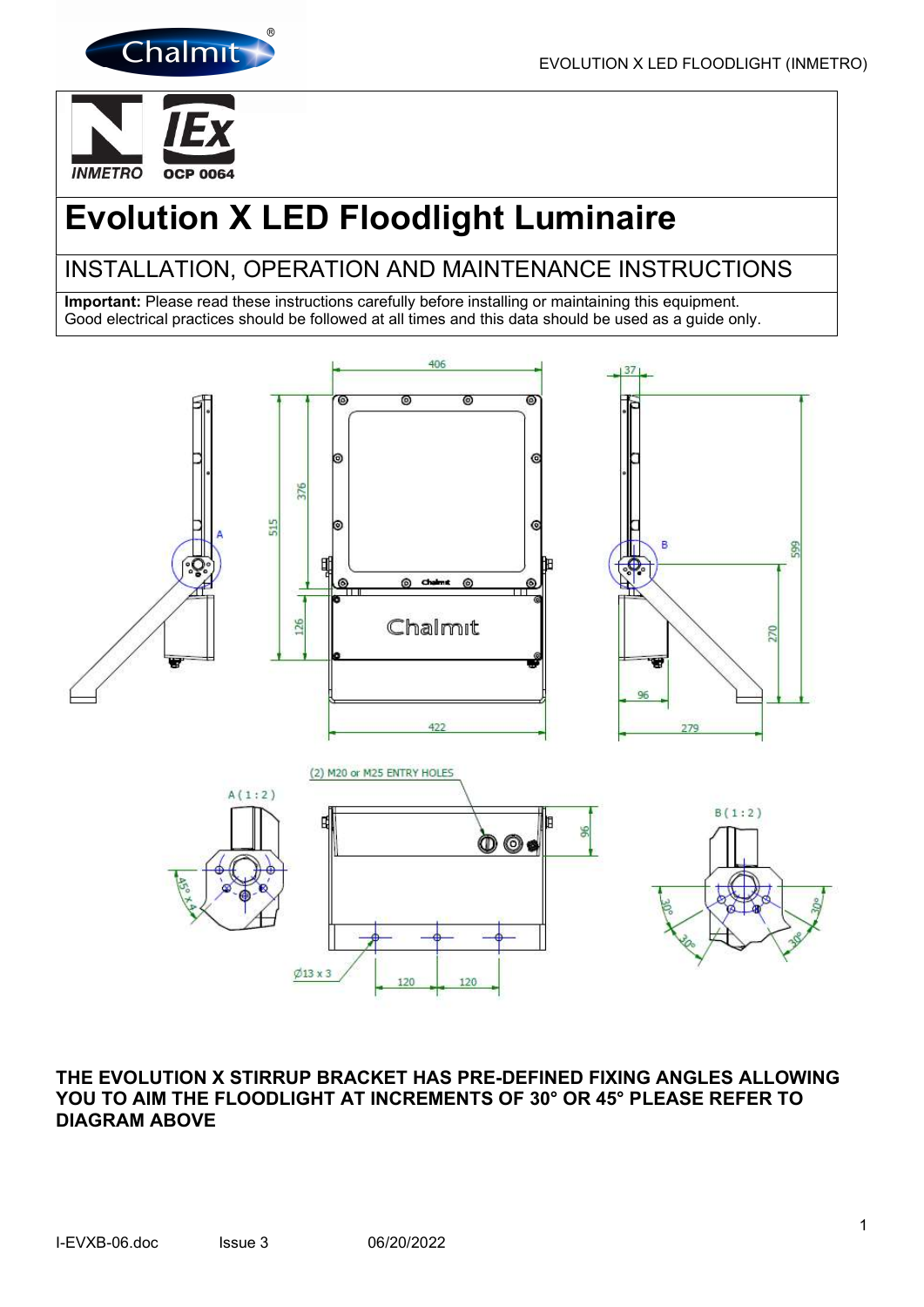

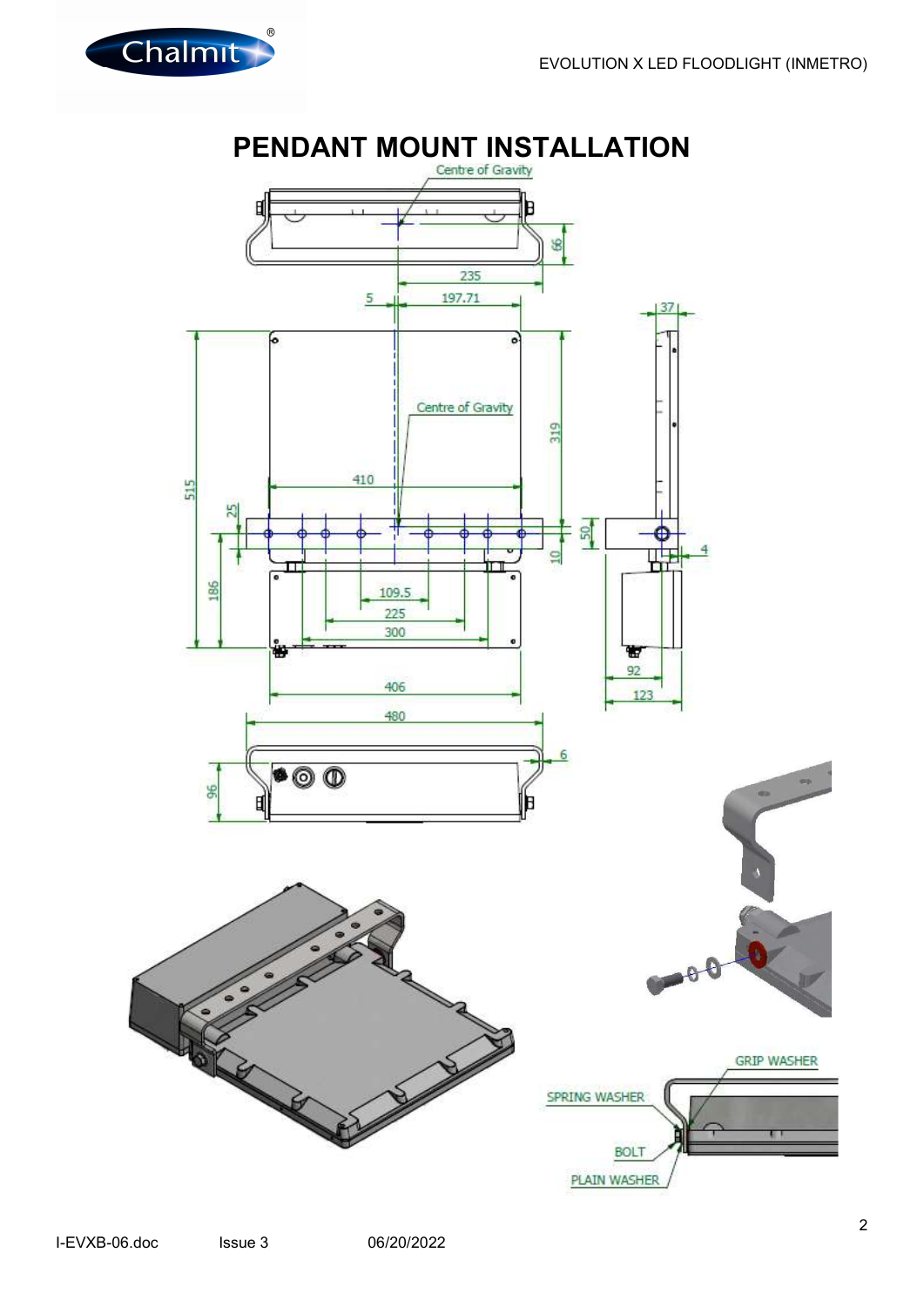

#### **Specification**

| Type of Protection                                           | Ex db (flameproof optic lens and LED driver), Ex eb (increased safety LED heatsink and gear- |  |  |  |  |
|--------------------------------------------------------------|----------------------------------------------------------------------------------------------|--|--|--|--|
|                                                              | box housing), Ex tb (dust LED heatsink and gearbox housing)                                  |  |  |  |  |
| <b>Protection Standards</b>                                  | ABNT NBR IEC 60079-0, 60079-1, 60079-31                                                      |  |  |  |  |
|                                                              | IEC 60079-7                                                                                  |  |  |  |  |
| Area Classification                                          | Zone 1 areas to ABNT NBR IEC EN60079-10-1.                                                   |  |  |  |  |
|                                                              | Zone 21 area to ABNT NBR IEC EN60079-10-2.                                                   |  |  |  |  |
| Installation                                                 | ABNT NBR IEC EN60079-14                                                                      |  |  |  |  |
|                                                              |                                                                                              |  |  |  |  |
| Certificate                                                  | IEx 21.0009X                                                                                 |  |  |  |  |
|                                                              |                                                                                              |  |  |  |  |
| <b>Equipment Coding</b>                                      | Ex db eb IIB+H2 T* Gb $-55^{\circ}$ C $\leq$ Ta $\leq$ * $^{\circ}$ C                        |  |  |  |  |
|                                                              | Ex the IIIC $T^{**}$ <sup>c</sup> C Db                                                       |  |  |  |  |
|                                                              | (* and ** refer to table for details)                                                        |  |  |  |  |
| Ingress Protection                                           | IP66/67                                                                                      |  |  |  |  |
| Photobiological safety of                                    | Risk Group 2 LED product to IEC 62471. Avoid looking at exposed LEDs in operation espe-      |  |  |  |  |
| Lamps and Lamp Systems                                       | cially with optical instruments. Eye injury can result.                                      |  |  |  |  |
| WARNING! DO NOT OPEN WHEN AN EXPLOSIVE ATMOSPHERE IS PRESENT |                                                                                              |  |  |  |  |

#### SPECIAL CONDITIONS FOR SAFE USE

- 1. The equipment is not capable of withstanding the electric strength test required by clause 23.2.1 of ABNT NBR IEC 60079-15 (2U+1000V) due to internal transient protection devices. This must be taken into account when installing the equipment.
- 2. Terminals shall only be installed and wired with cable in an ambient temperature of -10°C to +80°C
- 3. The optic flamepaths are not intended to be repaired, contact the manufacturer.

#### MEGOHM TEST - DUE TO THE SURGE PROTECTION PROVIDED IN THE LUMINAIRE TO PROTECT THE INTERNAL ELEC-TRONICS AND LEDs, A CIRCUIT WITH THE LED FIXTURE MAY GIVE A FALSE MEGOHMMETER (MEGGAR) READING. IF A MEGOHMETER TEST IS REQUIRED, THE LED FIXTURE SHOULD BE REMOVED FROM THE CIRCUIT.

#### 1.0 Introduction – EVOLUTION X LED FLOODLIGHT

The Evolution X LED Floodlight Luminaire operates from mains voltage.

### Table 1 MODEL VARIATIONS

| Voltage 110-277 Vac<br>Voltage 140-273 Vdc<br>Frequency 50/60 Hz |         |        |                   |                |          |        |             |             |
|------------------------------------------------------------------|---------|--------|-------------------|----------------|----------|--------|-------------|-------------|
| Power Factor > 0.9                                               |         |        |                   | T*             |          |        |             |             |
| <b>CHALMIT MODEL</b>                                             | Wattage | Output | Tamb              |                | T** Dust | Cable  | Cable       | Current     |
| <b>NUMBER</b>                                                    |         | Im     | $^{\ast \circ}$ C | Class          | Rating   | Rating | <b>Rise</b> | Amps        |
|                                                                  |         |        |                   |                | °C       | °C     | °C          |             |
| $EVXB/40L/LE/**$                                                 | 375     | 40052  | 40                | T5             | 100      | 90     | 20          | $1.4 - 3.5$ |
|                                                                  |         |        | 60                | T <sub>4</sub> | 135      |        |             |             |
| $EVXB/30L/LE/**$                                                 | 253     | 29433  | 40                | T <sub>5</sub> | 100      | 90     | 20          | $0.9 - 2.3$ |
|                                                                  |         |        | 60                | T4             | 135      |        |             |             |
| $EVXB/20L/LE/**$                                                 | 188     | 20980  | 40                | T <sub>5</sub> | 100      | 90     | 20          | $0.7 - 1.7$ |
|                                                                  |         |        | 60                | T4             | 135      |        |             |             |

#### 2.0 Application

The luminaire is designed to be safe in normal operation under protection type Ex eb. The luminaire should not be used where there are environmental, vibration or shock conditions above the normal for fixed installations. The gaskets should not be exposed to hydrocarbons in liquid or high concentration vapour states. The luminaire is suitable for applications where Category 2 apparatus can be used. The application is for ignitable gas atmospheres. Where there is a high risk of mechanical damage a guard should be specified and fitted. (Refer to ABNT NBR IEC 60079-14).

The presence of certain chemicals in the explosive atmosphere may cause a chemical reaction with non-metallic materials such as the silicone gaskets that could have detrimental effect on their performance. Chemical compatibility is highly dependent on concentration, temperature, humidity and other environmental conditions. The end user will assume responsibility for evaluation of gaseous or direct contact compatibility at their site prior to product installation. If in doubt please contact Chalmit sales.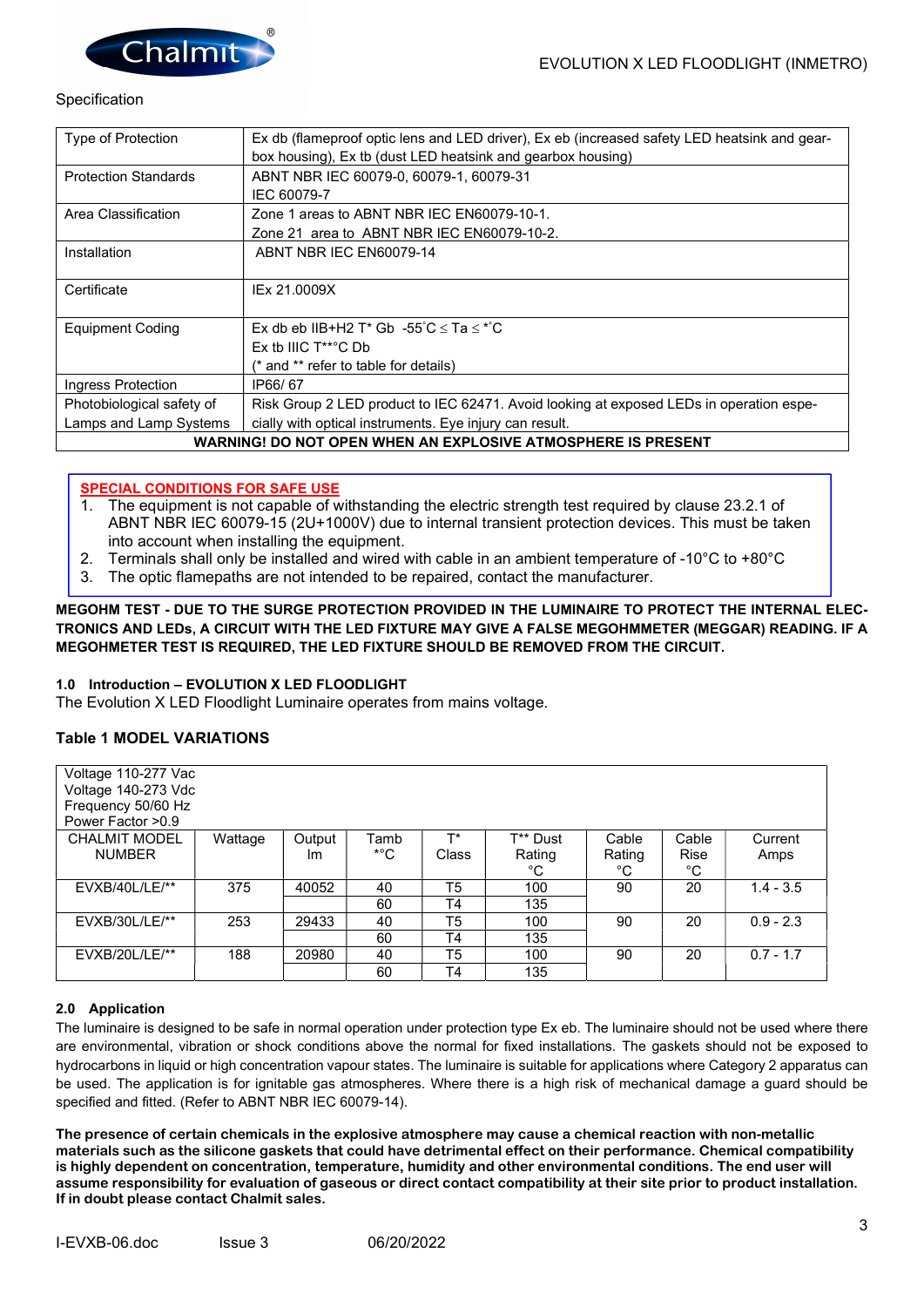

#### 2.1 Storage

Store the luminaires in a cool dry place away from moisture and condensation.

#### 2.2 Transport and Packaging

Luminaires are individually packed and placed on a wooden pallet.

#### 3.0 Installation and Safety

Only authorized and competent personnel to be used.

#### 3.0 Installation and Safety

#### 3.1 General

There is no health hazards associated with this product whilst in normal use. However, care should be exercised during the following operations. Installation should be carried out in accordance with ABNT NBR IEC 60079-14 or the local hazardous area code of practice, whichever is appropriate, and fitting of specified insulating material to be

adhered to where a specific fire resistance rating is required.

In the UK the requirements of the 'Health and Safety at Work Act' must be met.

Handling and electrical work associated with this product to be in accordance with the 'Manual Handling Operations Regulations' and 'Electricity at Work Regulations, 1989'. Your attention is drawn to the paragraphs

- (i) 'Electrical Supplies',
- (ii) 'Electrical Fault Finding and Replacement' and

(iii) 'Inspection and Maintenance'. The luminaires are Class 1 and should be effectively earthed.

The luminaires are quite heavy and suitable means of handling on installation must be provided.

Maximum Insulation Resistance Test 500V dc.

Guards and External Reflector can be supplied with or fitted retrospectively the guard is to protect glass if there is a higher than normal risk of mechanical damage.

This LED Floodlight luminaire has passed thermal shock testing during certification, it is still advisable to mount the Floodlight in locations to reduce the possibility of thermal shock.

Certification details on the rating plate must be verified against the application requirements before installation.

The information in this leaflet is correct at the time of publication. The company reserves the right to make specification changes as required.

#### 3.1.1 Use in Combustible Dust Atmospheres

Where the equipment is used in ignitable dust atmospheres reference must be made to the selection and installation standards in order that the equipment is used correctly. Specifically applies to the de-rating of surface temperature for use where dust clouds may be present. Dust layers should not be allowed to accumulate on the fitting surface and good housekeeping is required for safe operation. Dust in layers has the potential to form ignitable clouds and to burn at lower temperatures.

Refer to ABNT NBR IEC 60079-10-2 & ABNT NBR IEC 60079-14 for additional details of selection and installation.

#### 3.1.2 Hybrid Mixtures – Gas plus Dust.

Where Hybrid mixtures exist as defined in EN1127 as a potentially explosive atmosphere, consideration should be given to verifying that the maximum surface temperature of the luminaire is below the ignition temperature of the hybrid mixture.

#### 3.1.3 Floodlight Orientation in the presence of combustible dust.

The luminaire was tested in accordance with ABNT NBR IEC 60079-31. As the build-up of the dust layer can never be guaranteed not to occur, the luminaire must not be mounted in an orientation where the dust could lie. The temperature on the back of the LED HEATSINK is the hottest point on the luminaire any obstruction such as dust build-up can hinder heat dissipation and increase temperature of the LED in turn reduces LED lifespan. Any obstruction or dust build-up on the glass will also cause the surface temperature to increase.

#### 3.2 Tools

4mm A/F socket keys 4mm flat blade screwdriver Suitable spanners for installing cable glands Pliers, knife, wire strippers/cutters.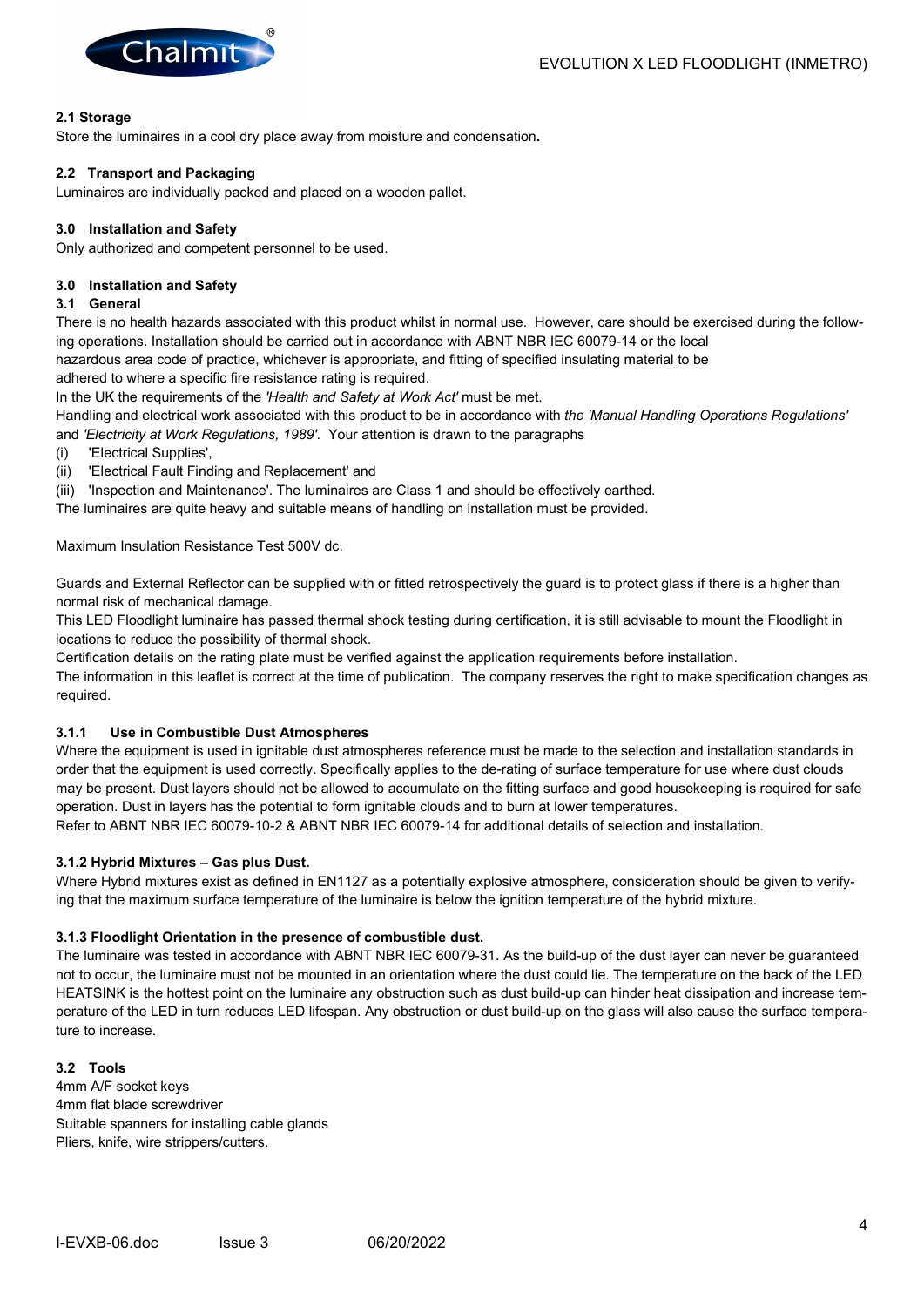

#### 3.3 Electrical Supplies

A maximum voltage variation of +6%/-6% on the nominal is expected. The safety limit for T rating is +10%.

#### 3.4 Light Source

The luminaire is fitted with LEDS that can last 120,000 hours depending on ambient temperatures. Therefore depending on the functionality of the fitting replacement of LED's will be rare /unnecessary. If the LED assembly needs replaced contact manufacturer.

#### 3.5 Mounting

Luminaires should be installed where access for maintenance is practical and in accordance with any lighting design information provided for the installation. This will usually consist of aiming points and aiming angles. Mounting arrangements should be secured with lock washers or self-locking nuts and bolts.

CHECK Dust applications limit angle between 120° and -120° to minimise build-up.

#### 3.6 Cabling and Cable Glands

#### 3.6.1 Cable Glands

The installer and user must take responsibility for the selection of cables, cable glands and seals.

The product is dual certified for INMETRO and to comply with the certification for installation cable glands and sealing plugs must be Certified "Geração E".

Cable glands and sealing plugs when installed must reliably maintain the IP rating of the enclosure IP66/67.

The cable gland must withstand an impact value of 7Nm where the risk of mechanical damage is high or 4Nm where the risk of mechanical damage is low.

Sealing plugs must be similarly rated and a tool must be used for their removal. Where the cable is not reliably clamped externally to the apparatus, the cable gland must clamp the cable against a pull in Newtons of 20x the cable OD in mm for non-armoured cable and 80x the cable OD for armoured cable. Where brass cable glands are used in a corrosive environment cadmium or nickel plating should be used. Two tapped cable entries are provided, one with a plug and seal suitable for permanent use, the other has a travelling plug. M20 x 1.5 entries are standard, other sizes are available on request up to M25 x 1.5p.

#### 3.6.2 Cable

The temperature ratings of the entries at 55ºC ambient requires cable rated at 90ºC. Entry cables must be suitable for 20ºC cable rise minimum above ambient.

#### 3.6.3 Cable Connection

The cable connections shall only be installed and wired with cable in an ambient temperature of -10°C to +80°C. Unfasten gearbox lid screws then carefully remove lid to be retained by hanging strap. The maximum conductor size is 6mm<sup>2</sup>. Internal earth point is provided next to the mains terminal block. The standard looping cable size is up to 6mm<sup>2</sup>. The conductors should be bared back so that they make full contact in the terminals, but the bare conductor should not be more than 1mm beyond the terminal. Unused terminal screws should be tightened. The core must be identified by polarity and connected in accordance with the terminal markings. Before re-fitting the cover, a final check on the correctness of connections should be made. Cover bolt torque 2 Nm.

#### 4.0 Inspection and Maintenance

Individual organisations will have their own procedures for inspection and maintenance. What follows are guidelines based on ABNT NBR IEC60079-17 and on our experience. Maintenance work and fault finding must be performed by competent personnel under an appropriate permit to work and with the apparatus isolated. Frequency of maintenance will depend on experience and the operating conditions.

#### Luminaire should not be opened when an explosive atmosphere is present.

The service life of the luminaire is 15 years. (120,000 hours of free service at 25°C).

- 1 Check if any LED's have failed (not lit).
- 2 The LEDs are mounted on boards, if there are total of 24 or more LED's not working the light output will have dropped to a level where the LED board may need replaced, contact manufacturer.
- 3 Check for mechanical damage/corrosion.
- 4 Check for loose connections including earthing.
- 5 Check for undue accumulations of dust or dirt.
- 6 Verification of tightness of fixing, glands, blanking plugs etc.
- 7 Check for unauthorised modifications.
- 8 Check condition of enclosure gaskets and fastenings.
- 9 Check for any accumulation of moisture.